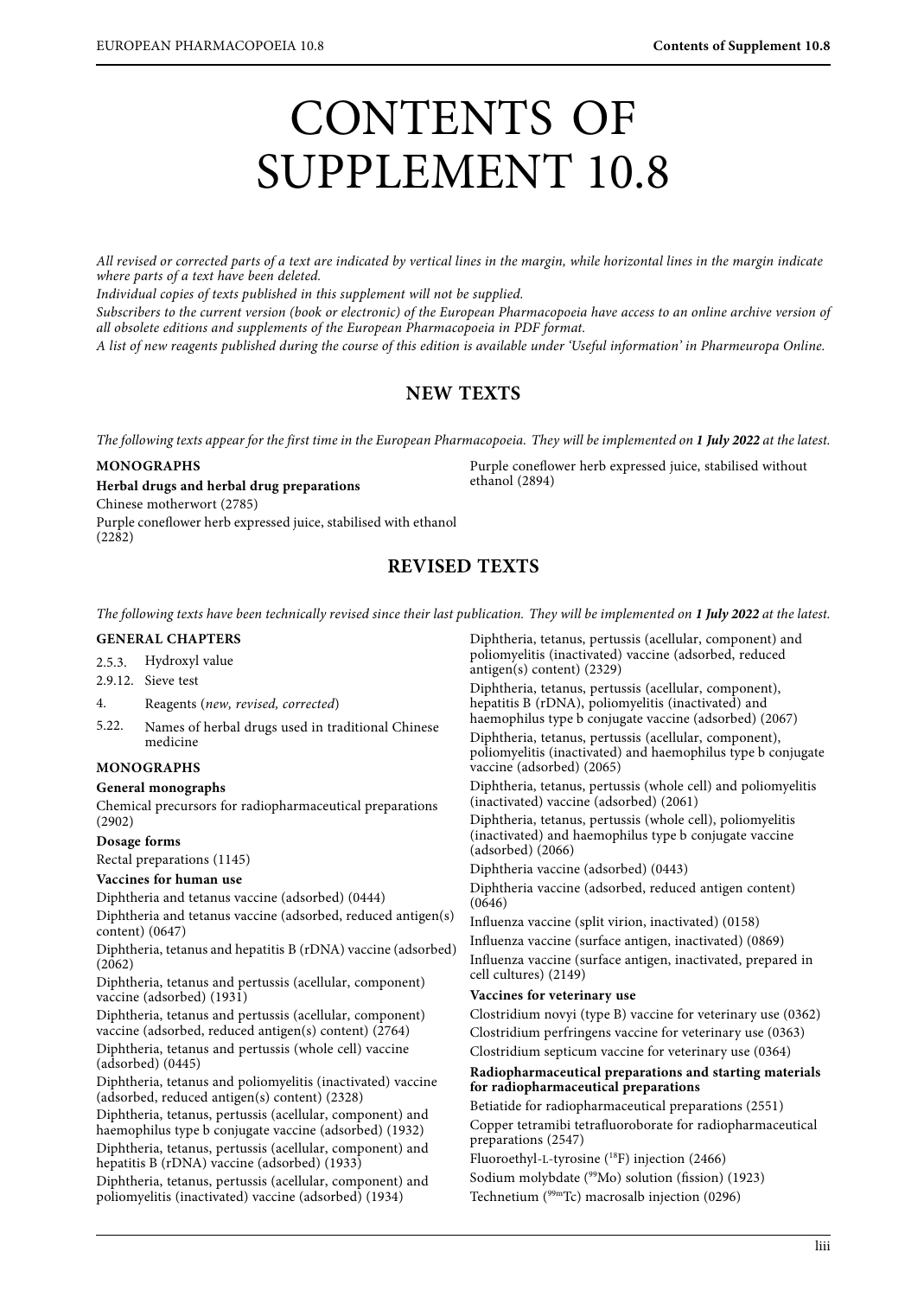**Herbal drugs and herbal drug preparations** Arnica flower (1391) Arnica tincture (1809) Mullein flower (1853) Saw palmetto fruit (1848) **Homoeopathic preparations** Methods of preparation of homoeopathic stocks and potentisation (2371) **Monographs** Air, medicinal (1238) Ascorbic acid (0253) Botulinum toxin type A for injection (2113) Bromazepam (0879) Calcium gluconate for injection (0979) Cholecalciferol concentrate (powder form) (0574) Cod-liver oil (1192) Domperidone (1009) Domperidone maleate (1008)

Fludarabine phosphate (1781) Folic acid hydrate (0067) Glycerol (0496) Glycerol (85 per cent) (0497) Human normal immunoglobulin for intramuscular administration (0338) Human normal immunoglobulin for intravenous administration (0918) Human normal immunoglobulin for subcutaneous administration (2788) Hydrochloric acid, concentrated (0002) Hydrochloric acid, dilute (0003) Manganese sulfate monohydrate (1543) Mebeverine hydrochloride (2097) Piperacillin sodium (1168) Podophyllotoxin (2750) Protamine sulfate (0569) Sodium ascorbate (1791) Spectinomycin dihydrochloride pentahydrate (1152) Spectinomycin sulfate tetrahydrate for veterinary use (1658)

# **CORRECTED TEXTS**

be taken into account as soon as possible and not later than 28 February 2022 (the end of the month following the month of<br>publication of the Supplement 10.8). publication of the Supplement 10.8).

#### **MONOGRAPHS**

Aprotinin concentrated solution (0579)

Dronedarone hydrochloride (3039)

Dydrogesterone (2357)

# **TEXTS WHOSE TITLE HAS CHANGED**

The title of the following text has been changed in Supplement 10.8.

## **MONOGRAPHS**

Cod-liver oil (1192) (previously Cod-liver oil (type A))

## **SUSPENDED TEXTS**

The following text is suspended as of **1 July 2022**.

#### **MONOGRAPHS**

Gonadotrophin, equine serum, for veterinary use (0719)

## **DELETED TEXTS**

The following texts are deleted as of **1 July 2022**.

## **MONOGRAPHS Radiopharmaceutical preparations and starting materials for radiopharmaceutical preparations** Technetium (99mTc) colloidal sulfur injection (0131) **Monographs** Aminoglutethimide (1291) Cod-liver oil (type B) (1193)